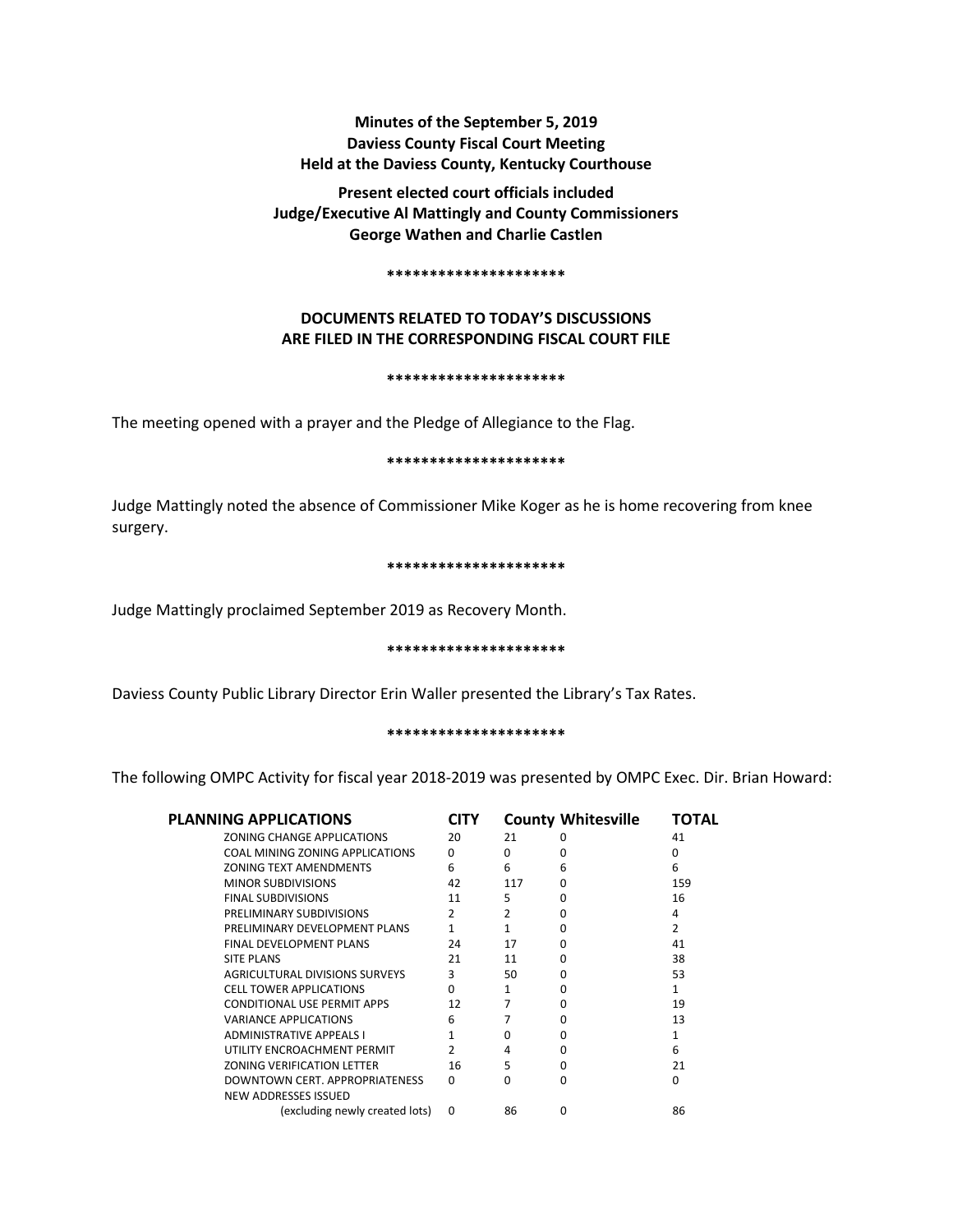|  | NEW RESIDENTIAL SINGLE FAMILY                   | 52             | 153            | $1\,$        | 206            |
|--|-------------------------------------------------|----------------|----------------|--------------|----------------|
|  | NEW RESIDENTIAL multifamily                     | 3              | 0              | 0            | 3              |
|  | MANUFACTURED HOME I (DW or 2 floors)            | $\overline{2}$ | 19             | 0            | 21             |
|  | MANUFACTURED HOME 2 (SINGLE)                    | 3              | 17             | $\mathbf{1}$ | 21             |
|  | NEW RES., HOTELS, MOTELS, CABINS                | $\mathbf{0}$   | 0              | 0            | $\mathbf{0}$   |
|  | RESIDENTIAL OTHER                               | 120            | 196            | 4            | 320            |
|  | NEW NON-RES AMUSEMT, SOCIAL, REC.               | 11             | 4              | 0            | 15             |
|  | NEW NON-RES CHURCHES, RELIGIOUS                 | $\mathbf{1}$   | $\mathbf{1}$   | 0            | $\overline{2}$ |
|  | <b>NEW NON-RES INDUSTRIAL</b>                   | 8              | $\overline{2}$ | 0            | 10             |
|  | NEW NON-RES, OFFICE, BANK, PRO.                 | 14             | $\overline{2}$ | 0            | 16             |
|  | NEW NON-RES, PUBLIC WORKS,                      |                |                |              |                |
|  | <b>UTILITIES</b>                                | 11             | 19             | 0            | 30             |
|  | NEW NON-RES, STORE, CUSTOMER                    |                |                |              |                |
|  | <b>SERVICE</b>                                  | 21             | 4              | 0            | 25             |
|  | NEW NON-RES, OTHER                              | 15             | 6              | 0            | 21             |
|  | NON-RES ADDITIONS, ALTERATIONS                  | 48             | 5              | 0            | 53             |
|  | <b>SIGNS</b>                                    | 82             | 17             | 0            | 99             |
|  | SPA/POOL                                        | 6              | 35             | 0            | 41             |
|  | <b>FOUNDATION</b>                               | 5              | 4              | 0            | 10             |
|  | <b>TOTAL BUILDING PERMITS</b>                   | 3981           | 481            | 6            | 893            |
|  | TOTAL ELECTRICAL PERMITS                        |                |                |              | 1270           |
|  | TOTAL HVAC PERMITS.                             |                |                |              | 313            |
|  | TOTAL PLAN REVIEW-APPLICATIONS                  |                |                |              | 201            |
|  | <b>BUILDING INSPECTIONS TOTALS</b>              |                |                |              |                |
|  | <b>FOUNDATION INSPECTIONS</b>                   |                |                |              | 640            |
|  | MH SETBACK INSPECTIONS                          |                |                |              | 30             |
|  | <b>ROUGH-IN INSPECTIONS</b>                     |                |                |              | 821            |
|  | BLDG, ELEC & HVAC SUSPENDED CEILING INSPECTIONS |                |                |              | 239            |
|  | MISCELLANEOUS BLDG INSPECTIONS                  |                |                |              | 21             |
|  | 709                                             |                |                |              |                |
|  | 0                                               |                |                |              |                |
|  | 247                                             |                |                |              |                |
|  | 124                                             |                |                |              |                |
|  | UNDER SLAB PRE-POUR INSPECTIONS                 |                |                |              | 12             |
|  | POOL BONDING PRE-POUR INSPECTIONS               |                |                |              | 53             |
|  | <b>ELEC RECONNECT</b>                           |                |                |              | 113            |
|  | <b>ELEC ROUGH-IN INSPECTIONS</b>                |                |                |              | 782            |
|  | ELEC MISCELLANEOUS INSPECTIONS                  |                |                |              | 19             |
|  | ELEC TEMP PERMANENT INSPECTIONS                 |                |                |              | 463            |
|  | <b>ELEC FINAL INSPECTIONS</b>                   |                |                |              | 971            |
|  | MECH ROUGH-IN INSPECTIONS                       |                |                |              | 364            |
|  | MECH FINAL INSPECTIONS                          |                |                |              | 389            |
|  | MECH UNDER SLAP/UNDERGROUND                     |                |                |              | 5              |
|  | MECH OTHER INSPECTIONS                          |                |                |              | 6              |
|  | TOTAL BUILDING, ELECTRICAL & MECH INSPECTIONS   |                |                |              | 6002           |

Proudly, Mr. Howard informed the court that all OMPC inspectors are now Kentucky State Certified inspectors. He noted that OMPC operates under the 2018 Kentucky State Building Code and the 2017 Kentucky Electric Code. Those codes, along with the HVAC and Mechanical Codes, he said, are handed down from the state for all Kentucky Counties to abide by.

Referring to the above listed inspections, Commissioner Wathen asked, "Where does it show the number of people who are wanting to buy an existing building and find out all they need to do? Is that under building permits?"

Mr. Howard answered, "That number is sizable." However, he could not quickly locate the specific line item. Mr. Howard said he will locate it and get that information back to the court as soon as possible.

Judge Mattingly said the rub comes in with property owners needing to renovate older buildings but financially know that it would be less costly to demolish the structure and rebuild verses having to bring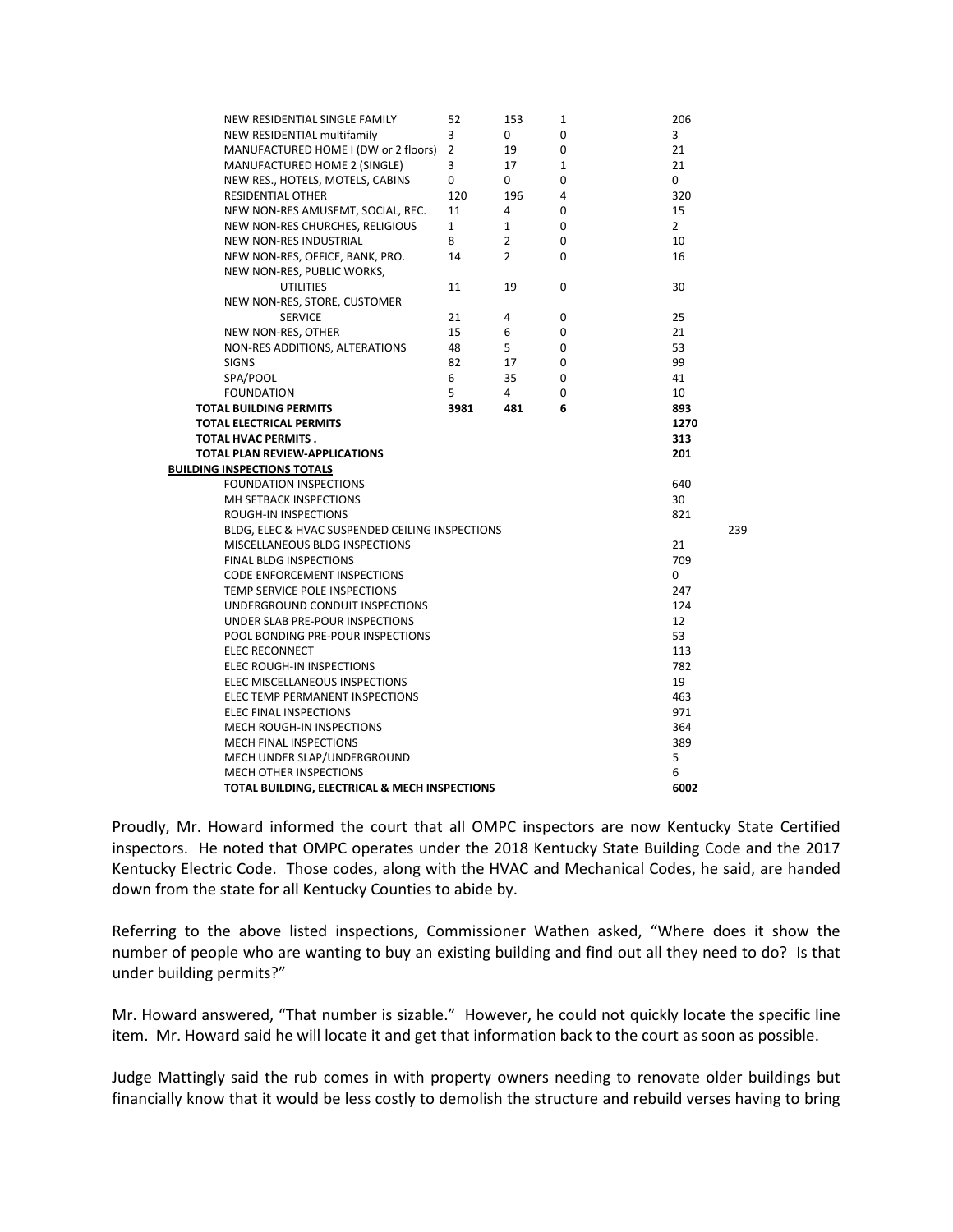the structure in full compliance with the codes. He referred to the notable number of downtown buildings that it would cost more to renovate than it would to demolish them and re-build under the current codes.

# **\*\*\*\*\*\*\*\*\*\*\*\*\*\*\*\*\*\*\*\*\***

Treasurer Jim Hendrix presented the Treasurer's Report for July 2019.

# **\*\*\*\*\*\*\*\*\*\*\*\*\*\*\*\*\*\*\*\*\***

Documents presented in court for recording included:

- Daviess County Public Library Annual Report
- Daviess County Extension District Tax Rates.

# **\*\*\*\*\*\*\*\*\*\*\*\*\*\*\*\*\*\*\*\*\***

Minutes of the August 15, 2019 meeting were submitted to fiscal court members for review prior to today's meeting and on a motion of Commissioner Castlen, seconded by Commissioner Wathen with all the Court concurring said Minutes were approved and signed.

# **\*\*\*\*\*\*\*\*\*\*\*\*\*\*\*\*\*\*\*\*\***

**By a motion of Commissioner Castlen, seconded by Commissioner Wathen,** the court considered for approval; all Claims for all Departments.

**Without further discussion, Judge/Executive Mattingly called for a vote on the motion. All members of the court voted in favor; motion passed.** 

# **\*\*\*\*\*\*\*\*\*\*\*\*\*\*\*\*\*\*\*\*\***

**By a motion of Commissioner Wathen, seconded by Commissioner Castlen,** the court considered for approval; Administrative Code Amendment relating to Vehicle Inspection Reports.

Said amendment state:

*Personnel operating CDL regulated vehicles must complete a daily driver's vehicle inspection report prior to operation and certify that the condition of the vehicle is satisfactory. Any noted defects must be reported to the driver's supervisor, who is required to contact Fleet Maintenance in the event of a major defect. The Fleet Maintenance mechanic must complete their section of the driver's vehicle inspection report before the vehicle can be operated. The Fleet Maintenance supervisor has the ultimate authority to determine what constitutes a major defect and whether to remove vehicles from or reinstate to operation. Report booklets, upon completion, will be reviewed and signed by the respective driver's supervisor and filed in the Purchasing Department. Violation of the above rules by any party responsible for inspecting and correcting unsafe conditions will result in discipline up to and including discharge.*

**Without further discussion, Judge/Executive Mattingly called for a vote on the motion. All members of the court voted in favor; motion passed.**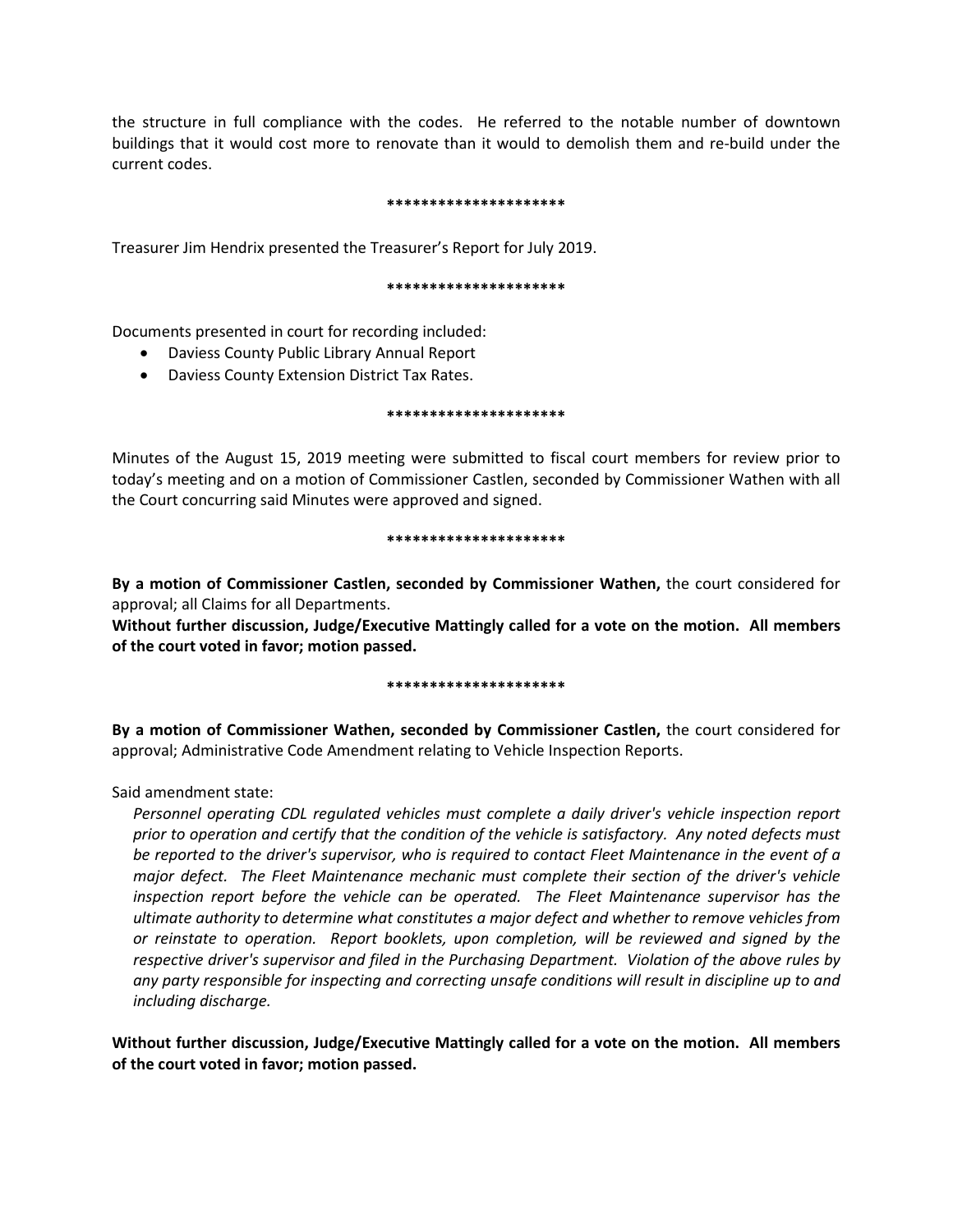#### **\*\*\*\*\*\*\*\*\*\*\*\*\*\*\*\*\*\*\*\*\***

**By a motion of Commissioner Castlen, seconded by Commissioner Wathen,** the court considered for approval; Contract with Inspection Testing and Maintenance Inc. (ITM) for Annual Fire Hydrant Testing at the rate of \$6 per hydrant.

**Without further discussion, Judge/Executive Mattingly called for a vote on the motion. All members of the court voted in favor; motion passed.** 

### **\*\*\*\*\*\*\*\*\*\*\*\*\*\*\*\*\*\*\*\*\***

**By a motion of Commissioner Wathen, seconded by Commissioner Castlen,** the court considered for approval; Award the following:

- Bid No. 30-2019: One (1) New Articulated Dump Truck to Diamond Equipment for \$425.000.
- RFQ 007-2019: One (1) New RTV X1100 to Hagan's Outdoor Equipment for \$17,700.
- RFQ 008-2019: Shooting Trap Targets to Howell Traps for \$14,680.27.

**Without further discussion, Judge/Executive Mattingly called for a vote on the motion. All members of the court voted in favor; motion passed.** 

# **\*\*\*\*\*\*\*\*\*\*\*\*\*\*\*\*\*\*\*\*\***

**By a motion of Commissioner Castlen, seconded by Commissioner Wathen,** the court considered for approval; Promote Jeremy Smith to Daviess County Fire Chief effective September 1, 2019. **Without further discussion, Judge/Executive Mattingly called for a vote on the motion. All members** 

**of the court voted in favor; motion passed.** 

# **\*\*\*\*\*\*\*\*\*\*\*\*\*\*\*\*\*\*\*\*\***

**By a motion of Commissioner Castlen, seconded by Commissioner Wathen,** the court considered for approval; **Second Reading of KOC A.97 (2019); 14-2019** – An Ordinance Establishing the 2019 Daviess County Tax Rates.

**Without comment or further discussion, Judge/Executive Mattingly called for a vote on the motion. All members of the court voted in favor; motion passed.** 

# **\*\*\*\*\*\*\*\*\*\*\*\*\*\*\*\*\*\*\*\*\***

**By a motion of Commissioner Castlen, seconded by Commissioner Wathen,** the court considered for appointment; Michelle Drake #23-2019 to the Daviess County Library Bd. TERM: 9/13/2019–9/13/2022. **Without further discussion, Judge/Executive Mattingly called for a vote on the motion. All members of the court voted in favor; motion passed.** 

# **\*\*\*\*\*\*\*\*\*\*\*\*\*\*\*\*\*\*\*\*\***

**By a motion of Commissioner Wathen, seconded by Commissioner Castlen,** the court considered for appointment; Fire Chief Jeremy Smith #40-2019 to the Medical Control Authority Bd. Chief Smiths term is effective Sept. 1, 2019 and does not expire until he leave his position as Fire Chief.

**Without further discussion, Judge/Executive Mattingly called for a vote on the motion. All members of the court voted in favor; motion passed.**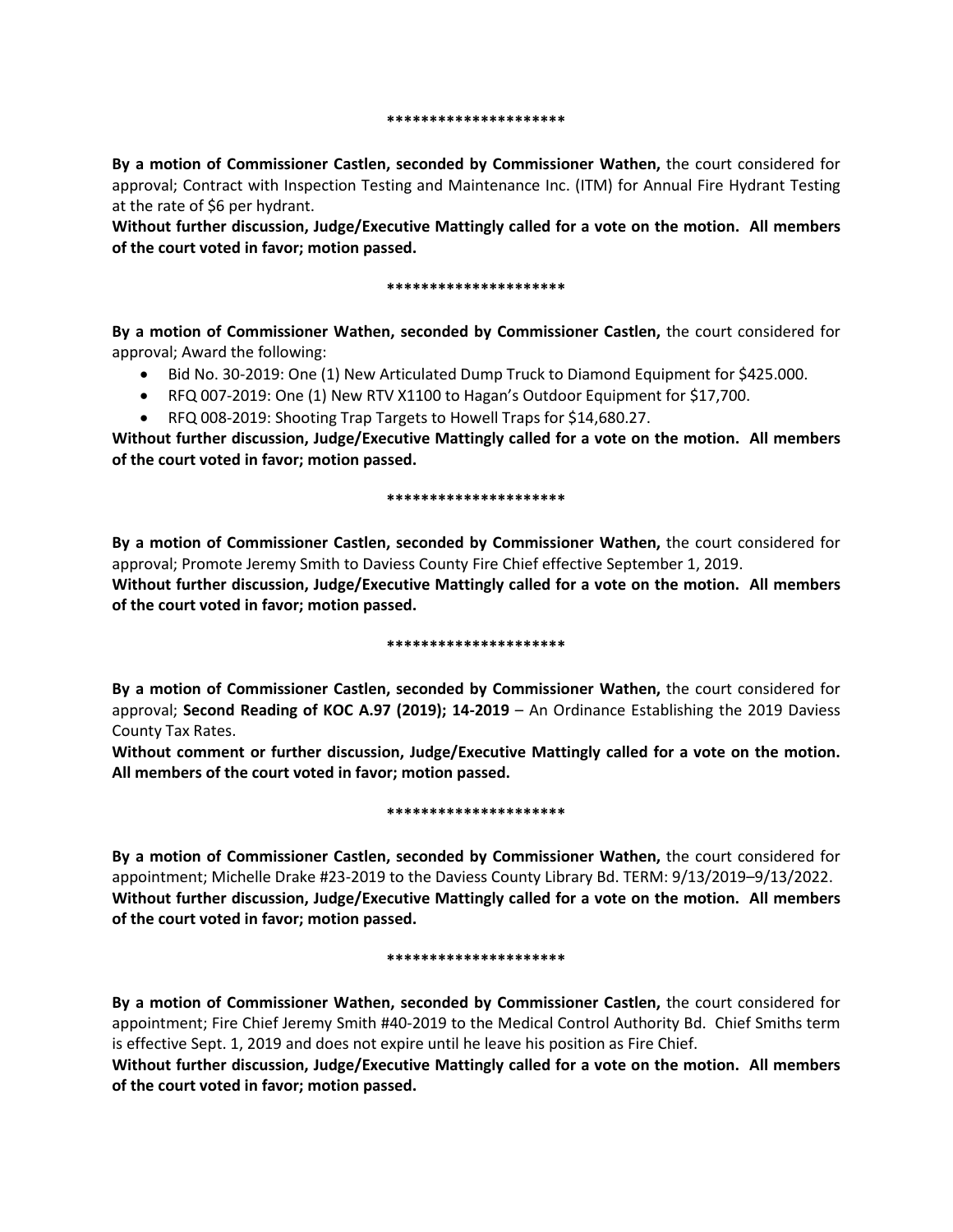# **\*\*\*\*\*\*\*\*\*\*\*\*\*\*\*\*\*\*\*\*\***

**First Reading of KOC 921.675(2019); 15-2019** – An Ordinance Amending Text in Article 11 of the OMPC Zoning Ordinance.

Judge Mattingly explained, the court was asked to consider revising this ordinance to allow the use of motorhomes/recreational vehicles (RV) in a mobile home park as temporary permanent housing. Currently, this is not allowed nor is it allowed on a residential construction lot. For those wanting to use a RV for temporary housing, for example, while constructing a new home, this ordinance change will allow them a properly zoned site to place their RV for up to a year. This ordinance provides the park owner the ability to apply for two consecutive 6-month zoning variances for a specific area within the park as clearly defined on an approved "conditional use permit plat". If the park owner finds that additional time is needed beyond the one year allotment, a request may be made to OMPC for an updated conditional use permit.

Commissioner Castlen asked if someone uses their one year allotment then moves out, how long do they have to leave before they are allowed to return and start a one year term over again?"

Judge Mattingly noted that the ordinance does not grant an extension beyond the 12 month. It only allows the request to be made. The decision will then be up to the board to either approve it or to deny the request.

Mr. Howard explained, "This is brand new and there will be some growing pains along the way. We initially looked for other counties that previously addressed this issue but found no others. The intent of this is to accommodate those in need of an approved location for a temporary RV housing site. If abuse of this is found, it might require revision, but as it is currently, it has met everyone's approval."

# **\*\*\*\*\*\*\*\*\*\*\*\*\*\*\*\*\*\*\*\*\***

The 2020 Community Priorities listing was presented by the Greater Owensboro Chamber of Commerce Executive Director Candance Brake and follows:

Transportation Priorities:

- 1. Start Construction to widen Hwy 54 to Jack Hinton Rd
- 2. Complete I-69 and Upgrade Audubon Parkway to I-69 Spur
- 3. I-69 Bridge
- 4. Extend I-165 to US 60 at Natcher Bridge

# Capital Priority:

1. New Judicial Center

# Legislative Priority:

1. Home Rule / Flexibility in Local Government Tax Structure

**\*\*\*\*\*\*\*\*\*\*\*\*\*\*\*\*\*\*\*\*\***